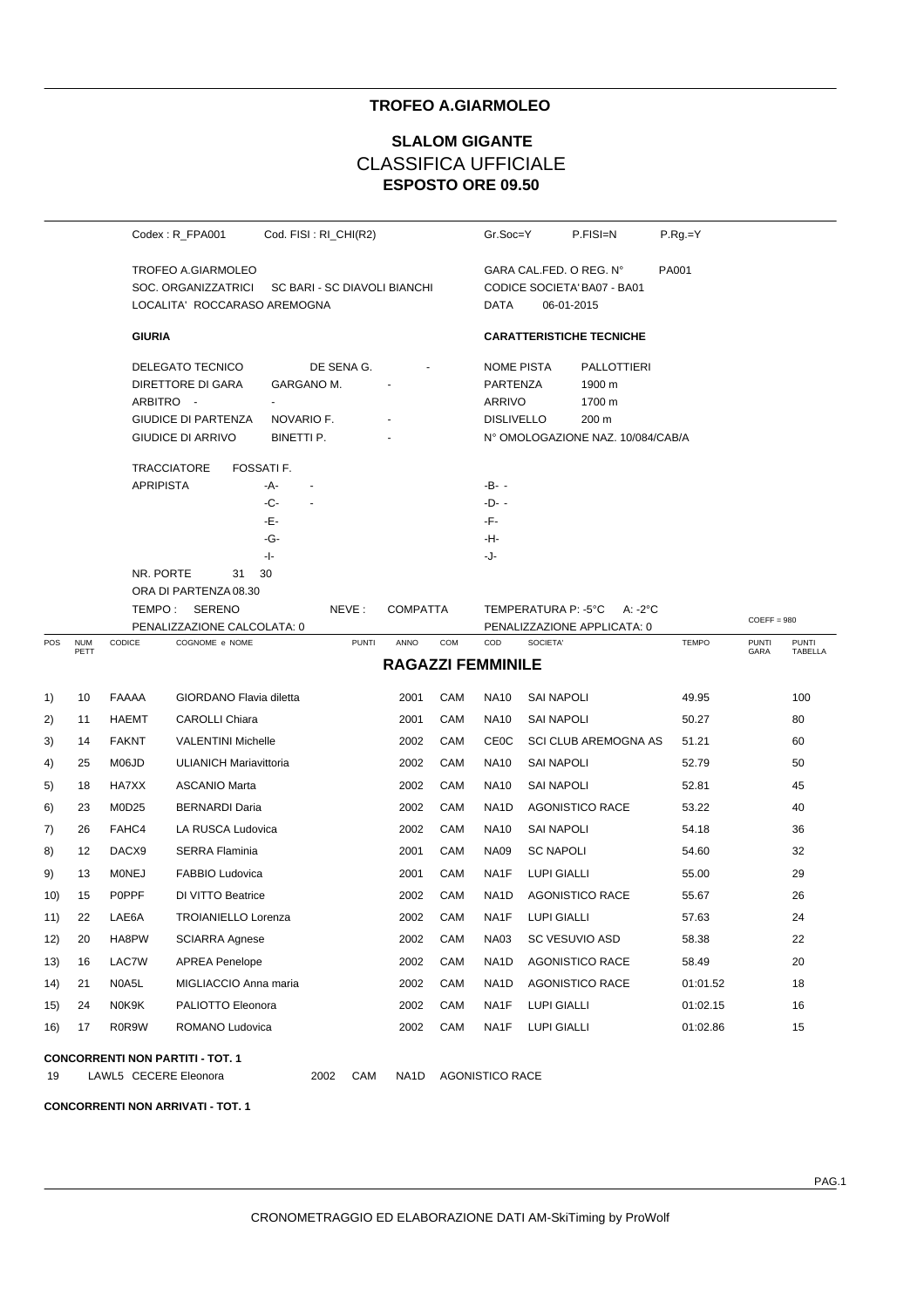$27$ P0TTN DEL ROSSO Valeria

## **CONCORRENTI SQUALIFICATI - TOT. 0**

|      |                    |                    |                                |              |                         |     |                   | $COEFF = 980$               |              |                      |                         |
|------|--------------------|--------------------|--------------------------------|--------------|-------------------------|-----|-------------------|-----------------------------|--------------|----------------------|-------------------------|
| POS  | <b>NUM</b><br>PETT | <b>CODICE</b>      | COGNOME e NOME                 | <b>PUNTI</b> | ANNO                    | COM | COD               | SOCIETA'                    | <b>TEMPO</b> | <b>PUNTI</b><br>GARA | <b>PUNTI</b><br>TABELLA |
|      |                    |                    |                                |              | <b>RAGAZZI MASCHILE</b> |     |                   |                             |              |                      |                         |
| 1)   | 29                 | HA7TL              | DI PAOLO Gianlorenzo           |              | 2001                    | CAM | <b>NA10</b>       | <b>SAI NAPOLI</b>           | 49.15        |                      | 100                     |
| 2)   | 32                 | <b>DA7RR</b>       | <b>MUTO Andreapasquale</b>     |              | 2001                    | CAM | NA <sub>1</sub> D | <b>AGONISTICO RACE</b>      | 51.19        |                      | 80                      |
| 3)   | 48                 | <b>FA81F</b>       | <b>COSTANZO Francesco</b>      |              | 2002                    | CAM | <b>NA10</b>       | <b>SAI NAPOLI</b>           | 51.24        |                      | 60                      |
| 4)   | 46                 | MOJL3              | VALENTINI Massimo edoardo      |              | 2001                    | CAM | <b>CE0C</b>       | <b>SCI CLUB AREMOGNA AS</b> | 51.50        |                      | 50                      |
| 5)   | 31                 | FAAV9              | <b>LIMATOLA Ferdinando</b>     |              | 2001                    | CAM | <b>NA10</b>       | <b>SAI NAPOLI</b>           | 51.55        |                      | 45                      |
| 6)   | 44                 | <b>EAPYR</b>       | PENNINO Stefano maria          |              | 2002                    | CAM | <b>NA10</b>       | <b>SAI NAPOLI</b>           | 51.71        |                      | 40                      |
| 7)   | 35                 | <b>FAKNN</b>       | <b>RUCCI Leonardo</b>          |              | 2001                    | CAM | <b>NA03</b>       | <b>SC VESUVIO ASD</b>       | 52.26        |                      | 36                      |
| 8)   | 28                 | <b>EACJV</b>       | ACQUAVIVA Andreavittorio       |              | 2001                    | CAM | <b>NA10</b>       | <b>SAI NAPOLI</b>           | 52.41        |                      | 32                      |
| 9)   | 34                 | FAC8L              | <b>MAJELLO Andrea</b>          |              | 2001                    | CAM | <b>NA10</b>       | <b>SAI NAPOLI</b>           | 52.97        |                      | 29                      |
| 10)  | 33                 | DA <sub>19</sub> D | <b>ATTARDI Giorgio</b>         |              | 2001                    | CAM | <b>NA09</b>       | <b>SC NAPOLI</b>            | 53.07        |                      | 26                      |
| 11)  | 47                 | HA8CF              | <b>VITALE Gianluca</b>         |              | 2002                    | CAM | NA <sub>1</sub> D | <b>AGONISTICO RACE</b>      | 53.58        |                      | 24                      |
| 12)  | 49                 | <b>FADEJ</b>       | <b>MUTO Francesco</b>          |              | 2002                    | CAM | NA <sub>1</sub> D | <b>AGONISTICO RACE</b>      | 53.96        |                      | 22                      |
| 13)  | 41                 | <b>EAFXW</b>       | <b>IORIO Vincenzo maria</b>    |              | 2002                    | CAM | <b>NA09</b>       | <b>SC NAPOLI</b>            | 54.53        |                      | 20                      |
| (14) | 43                 | FA81R              | <b>MINUCCI Armando</b>         |              | 2002                    | CAM | <b>NA10</b>       | <b>SAI NAPOLI</b>           | 54.57        |                      | 18                      |
| 15)  | 36                 | EAF68              | <b>BOLLETTI CENSI Carlo</b>    |              | 2001                    | CAM | <b>NA10</b>       | <b>SAI NAPOLI</b>           | 55.14        |                      | 16                      |
| 16)  | 37                 | <b>HAV72</b>       | <b>MELISSA Matteo</b>          |              | 2001                    | CAM | <b>NA06</b>       | SC 0,40                     | 56.02        |                      | 15                      |
| 17)  | 50                 | EAPW8              | <b>BOLLETTI CENSI Fabrizio</b> |              | 2002                    | CAM | <b>NA10</b>       | <b>SAI NAPOLI</b>           | 56.36        |                      | 14                      |
| 18)  | 30                 | <b>CAPYY</b>       | <b>BALLABIO Marco</b>          |              | 2001                    | CAM | <b>NA06</b>       | SC 0.40                     | 56.60        |                      | 13                      |
| 19)  | 38                 | N0D5C              | <b>CARTA Mario</b>             |              | 2001                    | CAM | <b>NA06</b>       | SC 0,40                     | 58.26        |                      | 12                      |
| 20)  | 39                 | <b>EAMCK</b>       | <b>AMATO Alberto</b>           |              | 2002                    | CAM | <b>NA06</b>       | SC 0,40                     | 58.48        |                      | 11                      |
| 21)  | 53                 | M0K07              | CAPASSO Lorenzo pasquale       |              | 2002                    | CAM | NA <sub>1</sub> D | <b>AGONISTICO RACE</b>      | 59.64        |                      | 10                      |
| 22)  | 42                 | <b>FAAVE</b>       | DE CESARE Michele              |              | 2002                    | CAM | <b>NA09</b>       | <b>SC NAPOLI</b>            | 01:02.25     |                      | 9                       |
| 23)  | 51                 | <b>FAKNC</b>       | <b>TROZZI Ermanno</b>          |              | 2002                    | CAM | NA1F              | <b>LUPI GIALLI</b>          | 01:04.06     |                      | 8                       |
| 24)  | 45                 | M0K03              | <b>BORUNI Mattia</b>           |              | 2002                    | CAM | NA <sub>1</sub> D | <b>AGONISTICO RACE</b>      | 01:04.17     |                      | $\overline{7}$          |
|      |                    |                    |                                |              |                         |     |                   |                             |              |                      |                         |

2002 CAM NA1F LUPIGIALLI

**CONCORRENTI NON PARTITI - TOT. 1** 52 FAAV7 DI GIURO Daniele

2002 CAM NA06 SC 0,40

#### **CONCORRENTI NON ARRIVATI - TOT. 0**

## **CONCORRENTI SQUALIFICATI - TOT. 0**

|            |               |                           |              |             |            |             |                   |                          | $COEFF = 980$ |                                |
|------------|---------------|---------------------------|--------------|-------------|------------|-------------|-------------------|--------------------------|---------------|--------------------------------|
| <b>NUM</b> | <b>CODICE</b> | COGNOME e NOME            | <b>PUNTI</b> | <b>ANNO</b> | <b>COM</b> | COD         | SOCIETA'          | <b>TEMPO</b>             | <b>PUNTI</b>  | <b>PUNTI</b><br><b>TABELLA</b> |
|            |               |                           |              |             |            |             |                   |                          |               |                                |
| 58         | <b>EACJW</b>  | ACQUAVIVA Marialudovica   |              | 1999        | CAM        | <b>NA10</b> | <b>SAI NAPOLI</b> | 50.79                    |               | 100                            |
| 64         | DA9KR         | ROMANO Miriam             |              | 2000        | CAM        | <b>NA03</b> | SC VESUVIO ASD    | 50.83                    |               | 80                             |
| 62         | DADE3         | <b>BRANCACCIO Marilu'</b> |              | 1999        | CAM        | <b>NA09</b> | <b>SC NAPOLI</b>  | 52.12                    |               | 60                             |
| 56         | <b>LAP0W</b>  | NAPOLITANO Lorenza        |              | 1999        | CAM        | <b>NA10</b> | <b>SAI NAPOLI</b> | 52.66                    |               | 50                             |
| 55         | FAC4R         | CALABRIA Francesca        |              | 1999        | CAM        | <b>NA10</b> | SAI NAPOLI        | 52.75                    |               | 45                             |
| 57         | DAK34         | DI MAIO Lorenza           |              | 2000        | CAM        | <b>NA10</b> | <b>SAI NAPOLI</b> | 52.78                    |               | 40                             |
| 61         | <b>CAWWF</b>  | <b>AMATO Caterina</b>     |              | 1999        | CAM        | <b>NA06</b> | SC 0,40           | 52.93                    |               | 36                             |
| 54         | DAX1J         | CASTIGLIONE Claudia       |              | 2000        | CAM        | <b>NA10</b> | <b>SAI NAPOLI</b> | 54.21                    |               | 32                             |
|            | PETT          |                           |              |             |            |             |                   | <b>ALLIEVI FEMMINILE</b> |               | GARA                           |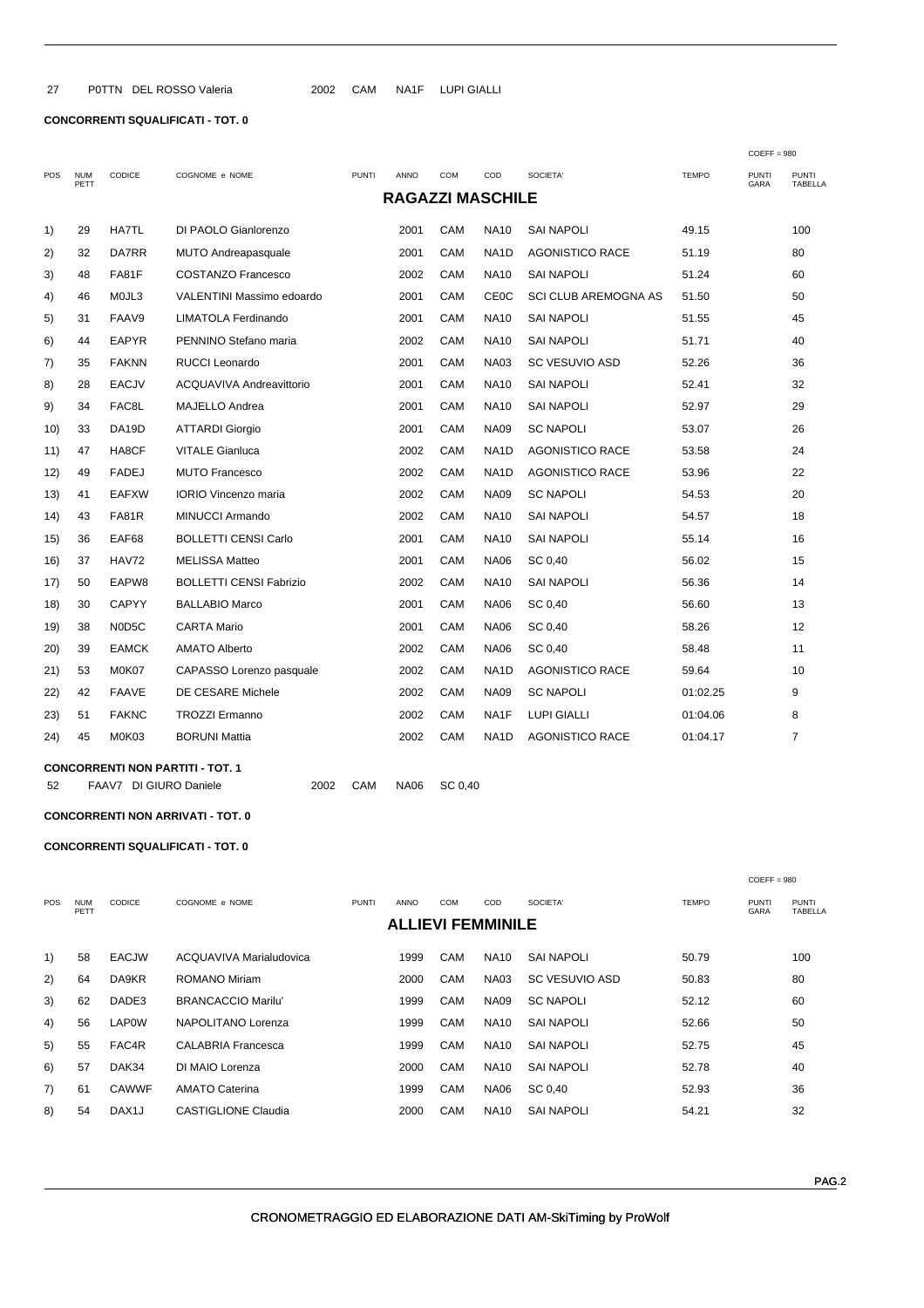|            |                    |                    |                               |              |      |            |                   |                       |              | $COEFF = 980$        |                                |
|------------|--------------------|--------------------|-------------------------------|--------------|------|------------|-------------------|-----------------------|--------------|----------------------|--------------------------------|
| <b>POS</b> | <b>NUM</b><br>PETT | <b>CODICE</b>      | COGNOME e NOME                | <b>PUNTI</b> | ANNO | <b>COM</b> | COD               | SOCIETA'              | <b>TEMPO</b> | <b>PUNTI</b><br>GARA | <b>PUNTI</b><br><b>TABELLA</b> |
| 9)         | 67                 | <b>CAFPT</b>       | <b>RIEMMA Giorgia</b>         |              | 2000 | CAM        | <b>NA10</b>       | <b>SAI NAPOLI</b>     | 55.87        |                      | 29                             |
| 10)        | 69                 | <b>POVDC</b>       | <b>RENNA Francesca</b>        |              | 1999 | CAM        | NA1C              | 3PUNTO3               | 55.93        |                      | 26                             |
| 11)        | 68                 | DAX0J              | <b>BORRELLI Andrea chiara</b> |              | 2000 | CAM        | <b>NA10</b>       | <b>SAI NAPOLI</b>     | 56.47        |                      | 24                             |
| 12)        | 65                 | <b>M0D52</b>       | DE DONATO Rebecca             |              | 1999 | CAM        | <b>NA10</b>       | <b>SAI NAPOLI</b>     | 56.91        |                      | 22                             |
| (13)       | 60                 | M0D24              | <b>BERNARDI Alessandra</b>    |              | 1999 | CAM        | NA <sub>1</sub> D | AGONISTICO RACE       | 57.13        |                      | 20                             |
| (14)       | 59                 | LA <sub>13</sub> C | <b>FIORE Chiara</b>           |              | 1999 | CAM        | <b>NA10</b>       | <b>SAI NAPOLI</b>     | 57.73        |                      | 18                             |
| 15)        | 63                 | <b>FAALM</b>       | LICENZIATI Laura              |              | 1999 | CAM        | <b>NA03</b>       | <b>SC VESUVIO ASD</b> | 58.00        |                      | 16                             |
| 16)        | 70                 | T07CF              | DE PETRIS Nicole              |              | 2000 | <b>CAM</b> | NA1F              | <b>LUPI GIALLI</b>    | 01:07.13     |                      | 15                             |
|            |                    |                    |                               |              |      |            |                   |                       |              |                      |                                |

**CONCORRENTI NON PARTITI - TOT. 1** 66

HA1VK D'AGOSTINI Federica 2000 CAM NA06 SC 0,40

### **CONCORRENTI NON ARRIVATI - TOT. 0**

**CONCORRENTI SQUALIFICATI - TOT. 0** 

|     |                                          |                     |                                          |      |              |             |            |                         |                        |              | $COEFF = 980$        |                         |  |
|-----|------------------------------------------|---------------------|------------------------------------------|------|--------------|-------------|------------|-------------------------|------------------------|--------------|----------------------|-------------------------|--|
| POS | <b>NUM</b><br>PETT                       | <b>CODICE</b>       | COGNOME e NOME                           |      | <b>PUNTI</b> | <b>ANNO</b> | <b>COM</b> | COD                     | SOCIETA'               | <b>TEMPO</b> | <b>PUNTI</b><br>GARA | <b>PUNTI</b><br>TABELLA |  |
|     |                                          |                     |                                          |      |              |             |            | <b>ALLIEVI MASCHILE</b> |                        |              |                      |                         |  |
| 1)  | 76                                       | <b>DADKK</b>        | D'ALESSANDRO Giovanni                    |      |              | 2000        | CAM        | <b>NA10</b>             | <b>SAI NAPOLI</b>      | 49.23        |                      | 100                     |  |
| 2)  | 73                                       | DAX1D               | DE LUCA Leo maria                        |      |              | 2000        | CAM        | <b>NA10</b>             | <b>SAI NAPOLI</b>      | 49.72        |                      | 80                      |  |
| 3)  | 79                                       | CA6HN               | <b>BINETTI Alberto</b>                   |      |              | 1999        | CAM        | <b>NA10</b>             | <b>SAI NAPOLI</b>      | 49.91        |                      | 60                      |  |
| 4)  | 78                                       | <b>HAN55</b>        | DI MATTEO Riccardo                       |      |              | 1999        | CAM        | NA <sub>1</sub> C       | 3PUNTO3                | 50.21        |                      | 50                      |  |
| 5)  | 80                                       | DA9NM               | <b>BRIGUORI Francesco</b>                |      |              | 2000        | CAM        | <b>NA06</b>             | SC 0,40                | 50.44        |                      | 45                      |  |
| 6)  | 82                                       | AANOH               | <b>BERARDINONE Andrea</b>                |      |              | 1999        | CAM        | <b>NA10</b>             | <b>SAI NAPOLI</b>      | 50.63        |                      | 40                      |  |
| 7)  | 77                                       | DAX1K               | <b>CONZO Giancarlo</b>                   |      |              | 2000        | CAM        | <b>NA10</b>             | <b>SAI NAPOLI</b>      | 51.09        |                      | 36                      |  |
| 8)  | 74                                       | HAH96               | GIULIO Francesco                         |      |              | 2000        | CAM        | NA1F                    | <b>LUPI GIALLI</b>     | 51.19        |                      | 32                      |  |
| 9)  | 84                                       | CAND <sub>2</sub>   | <b>BUZZELLI Francesco</b>                |      |              | 1999        | CAM        | NA <sub>1</sub> D       | <b>AGONISTICO RACE</b> | 51.97        |                      | 29                      |  |
| 10) | 81                                       | DA5A5               | <b>FENELLI Arnaldo</b>                   |      |              | 2000        | CAM        | <b>NA06</b>             | SC 0.40                | 51.98        |                      | 26                      |  |
| 11) | 71                                       | <b>FALHE</b>        | <b>SCIARRA Francesco</b>                 |      |              | 2000        | CAM        | NA <sub>1</sub> D       | AGONISTICO RACE        | 53.43        |                      | 24                      |  |
| 12) | 88                                       | HA8C7               | <b>VITALE Simone</b>                     |      |              | 1999        | CAM        | NA1D                    | AGONISTICO RACE        | 53.67        |                      | 22                      |  |
| 13) | 83                                       | CAF85               | <b>NEGRI Fabrizio</b>                    |      |              | 1999        | CAM        | <b>NA10</b>             | <b>SAI NAPOLI</b>      | 53.80        |                      | 20                      |  |
| 14) | 87                                       | LA8RC               | COPPOLA Andrea                           |      |              | 2000        | CAM        | NA <sub>1</sub> D       | AGONISTICO RACE        | 54.67        |                      | 18                      |  |
| 15) | 85                                       | HANXL               | FILIPPONE Leonardo                       |      |              | 2000        | CAM        | NA1D                    | <b>AGONISTICO RACE</b> | 55.19        |                      | 16                      |  |
| 16) | 72                                       | AAKKA               | <b>MARINELLI Marco</b>                   |      |              | 1999        | CAM        | <b>NA09</b>             | <b>SC NAPOLI</b>       | 56.52        |                      | 15                      |  |
| 17) | 90                                       | <b>DAFNL</b>        | DI CAPRIO Alessandro                     |      |              | 2000        | CAM        | NA <sub>1</sub> C       | 3PUNTO3                | 56.66        |                      | 14                      |  |
| 18) | 91                                       | <b>EALZD</b>        | STRIZZI Antonio                          |      |              | 2000        | CAM        | NA <sub>1</sub> D       | <b>AGONISTICO RACE</b> | 57.33        |                      | 13                      |  |
| 19) | 89                                       | N08HM               | D'ANNA Vincenzo                          |      |              | 2000        | CAM        | NA <sub>1</sub> D       | AGONISTICO RACE        | 01:01.85     |                      | 12                      |  |
|     |                                          |                     | <b>CONCORRENTI NON PARTITI - TOT. 1</b>  |      |              |             |            |                         |                        |              |                      |                         |  |
| 75  |                                          | FAC58 CECERE Cesare |                                          | 1999 | CAM          | NA1D        |            | <b>AGONISTICO RACE</b>  |                        |              |                      |                         |  |
|     |                                          |                     | <b>CONCORRENTI NON ARRIVATI - TOT. 1</b> |      |              |             |            |                         |                        |              |                      |                         |  |
| 86  |                                          |                     | LAFFJ COSENZA Vincenzo                   | 1999 | CAM          | <b>NA03</b> |            | <b>SC VESUVIO ASD</b>   |                        |              |                      |                         |  |
|     | <b>CONCORRENTI SQUALIFICATI - TOT. 0</b> |                     |                                          |      |              |             |            |                         |                        |              |                      |                         |  |
|     |                                          |                     |                                          |      |              |             |            |                         |                        |              |                      |                         |  |
|     |                                          |                     |                                          |      |              |             |            |                         |                        |              | $COEFF = 980$        |                         |  |

| <b>POS</b> | <b>NUM</b><br>PETT | <b>CODICE</b>     | COGNOME e NOME | PUNTI  | <b>ANNO</b> | <b>COM</b>                | COD  | SOCIETA' | <b>TEMPO</b> | <b>PUNTI</b><br>GARA | <b>PUNTI</b><br><b>TABELLA</b> |
|------------|--------------------|-------------------|----------------|--------|-------------|---------------------------|------|----------|--------------|----------------------|--------------------------------|
|            |                    |                   |                |        |             | <b>GIOV/SEN FEMMINILE</b> |      |          |              |                      |                                |
| 1)         | 94                 | DAX <sub>21</sub> | SILVERI Giulia | 156.00 | 1996        | <b>CAM</b>                | NA1C | 3PUNTO3  | 51.57        | .00                  | 305                            |